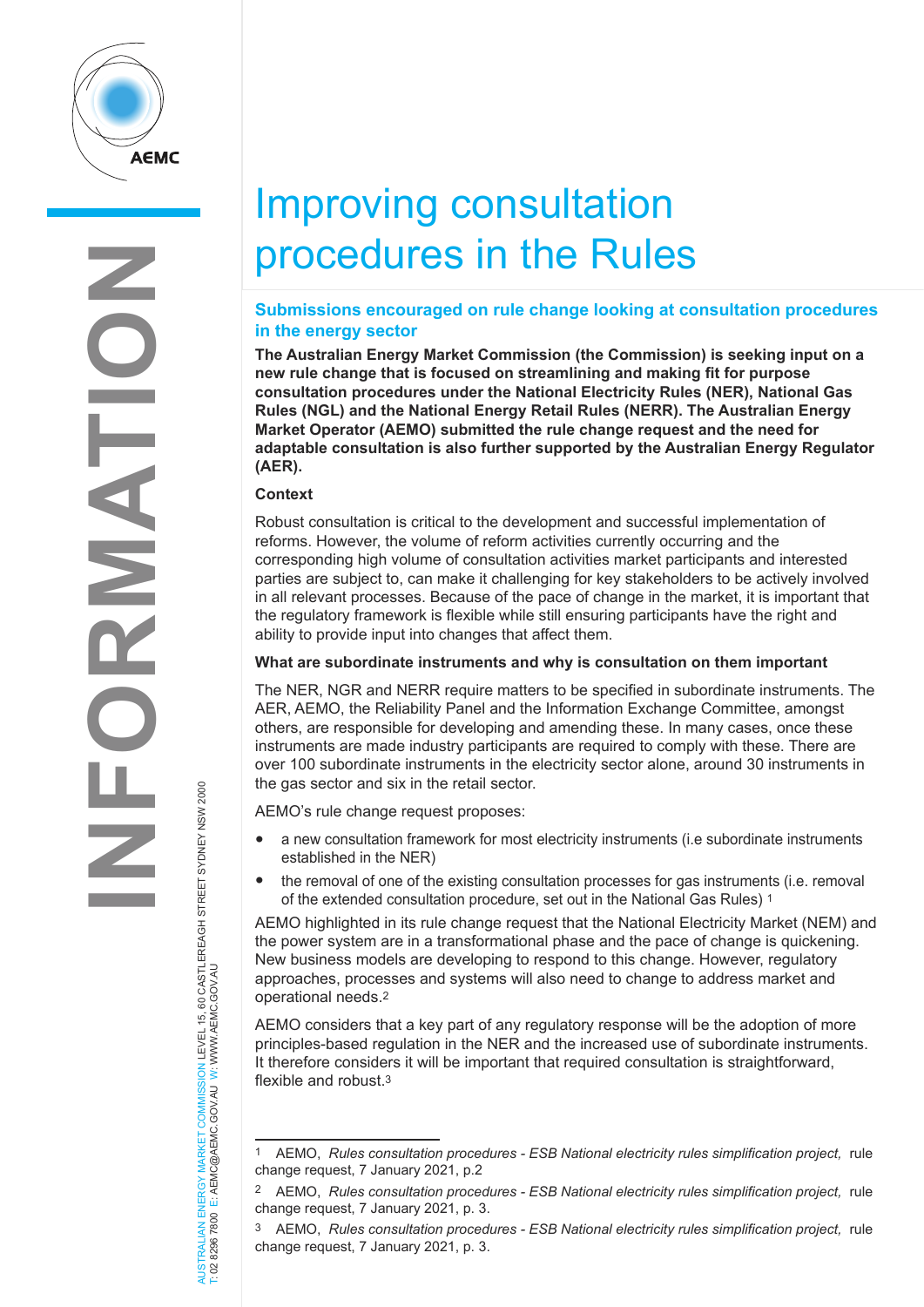### **We would like your feedback on AEMO's rule change request**

AEMO's proposal aims to make consultation on instruments, such as guidelines, determinations, procedures and reports, more efficient for stakeholders and decisionmakers, by making consultation more adaptable to different circumstances and different levels of complexity.4 AEMO has proposed changes to both gas and electricity consultation frameworks.

In addition, the Commission is also interested in stakeholder views on whether corresponding changes should be made to the Retail consultation procedures to ensure consistency across the National electricity rules (NER), National gas rules (NGR) and National energy retail rules (NERR).

### **Submissions**

We welcome stakeholder views on the challenges that exist with the current consultation frameworks for subordinate instruments, if any, and how the rules could deliver more effective, efficient and transparent consultation processes.

Please lodge your written submission via the Commission's website, www.aemc.gov.au/ using the 'lodge a submission' function and selecting the project reference codes **ERC0323** or **GRC0060**. Written submissions on the rule change request must be lodged with Commission by **3 February 2022.** 

The Commission publishes all submissions on its website, subject to confidentiality requirements and certain other exceptions as noted on our submissions webpage. Please clearly mark any sections of your submission which you consider contain confidential material.

# **Background on the existing consultation processes under the NER, the NGR and the NERR**

The four main processes under the NER are the Rules consultation procedures (RCP), the Distribution consultation procedures and Transmission consultation procedures and there are modified versions of the RCP under Chapter 7. There are other processes in the NER, these include the Reliability Panel's process and ad hoc processes that are set out in individual clauses and other requirements to consult that do not prescribe a process.

- The *Rules consultation procedures* is the most common process under the NER. This process is set out under Rule 8.9 of the NER. The RCP involves two rounds of consultation.
- The *Transmission consultation procedures,* and
- The *Distribution consultation procedures*, are procedurally identical to each other, and are set out under Rules 6A.20 (Transmission) and 6.16 (Distribution). These involve one round of consultation.
- The *modified versions of the Rules consultation procedures* that apply under Chapter 7 of the NER allow a change proposal to be submitted to the decision-maker and the decision-maker decides whether to take it forward.

The NGR have five consultation procedures:

- The **Standard Consultative Procedure** is set out under Rule 8 of the NGR and it involves a two-stage consultation.
- The *Expedited Consultative Procedure* is set out under Rule 9 of the NGR and involves one round of consultation, commencing with the draft decision.
- The *Extended Consultative Procedure* is set out under Rule 9A and it involves a two stage process that is similar to the Rules consultation procedures in the NER.
- Part 15B is relied upon to make or amend AEMO procedures authorised under the NGR. It involves two processes:
	- the ordinary process and
	- the expedited process.

Both processes involve one round of consultation, however the expedited process has a shorter overall time period. The ordinary process applies in most instances, unless AEMO

Supplementary submission, p. 2 - 3. The AEMO proposal referred to in this paper refers to both the original AEMO rule change proposal (8 January 2021) and AEMO's Supplementary proposal 22 November 2021.